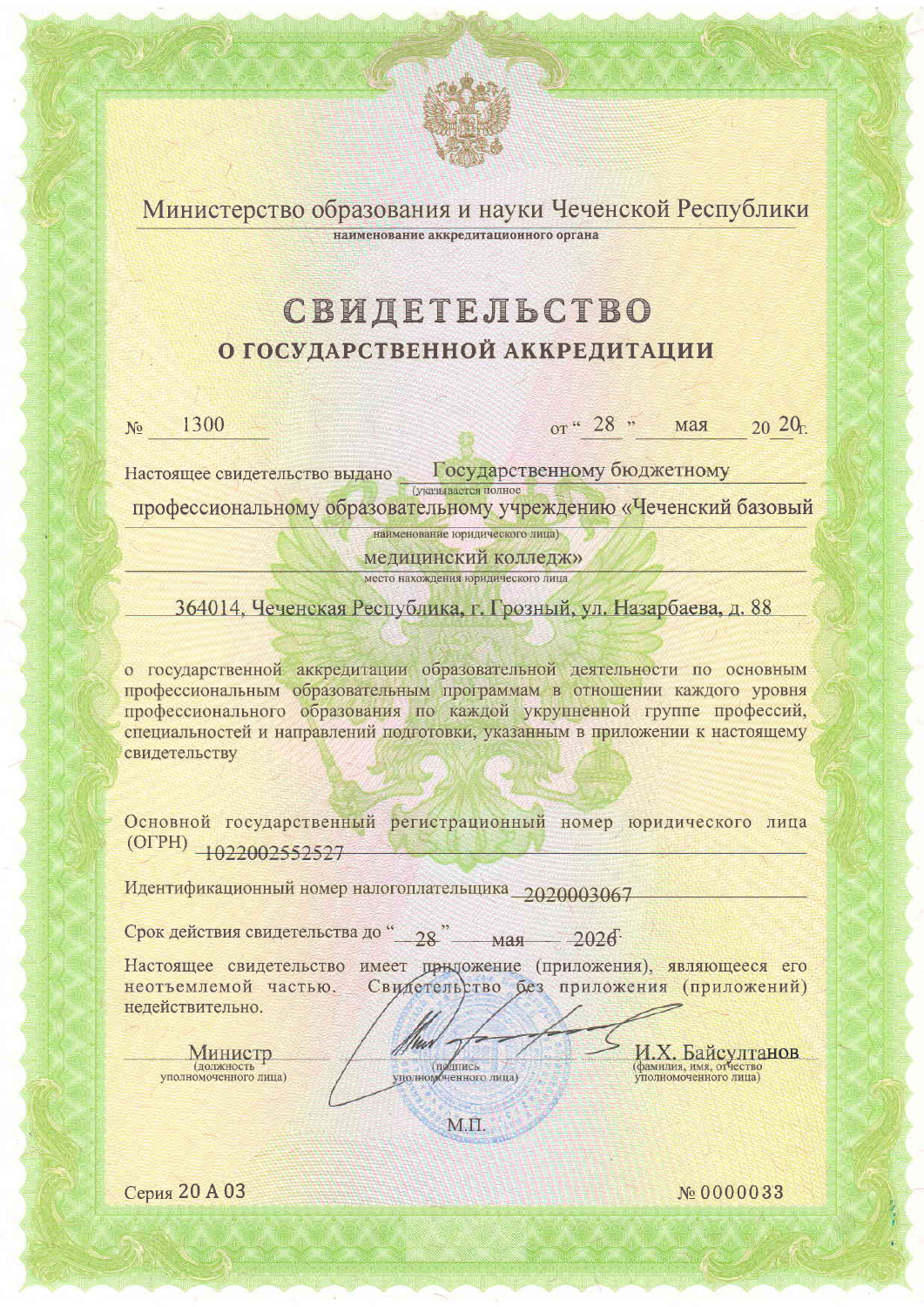Приложение № 1 к свидетельству о государственной аккредитации

or "28" мая  $20\,20$  T.  $N_2$ 1300

## Министерство образования и науки Чеченской Республики

наименование аккредитационного органа

Государственное бюджетное профессиональное образовательное учреждение

### «Чеченский базовый медицинский колледж»

(указываются полное наименование юридического лица или его филиала)

### 364014, Чеченская Республика, г. Грозный, ул. Назарбаева, д. 88

(место нахождения юридического лица или его филиала)

| Профессиональное образование |                           |                                |                  |  |
|------------------------------|---------------------------|--------------------------------|------------------|--|
| $N_2$                        | Коды укрупненных групп    | Наименования укрупненных групп | Уровень          |  |
| $\Pi/\Pi$                    | профессий, специальностей | профессий, специальностей и    | образования      |  |
|                              | и направлений подготовки  | направлений подготовки         |                  |  |
|                              | профессионального         | профессионального образования  |                  |  |
|                              | образования               |                                |                  |  |
|                              |                           | $\overline{2}$                 | $\mathcal{E}$    |  |
| 1.                           | 31.00.00                  | Клиническая медицина           |                  |  |
| $\overline{2}$ .             | 33.00.00                  | Фармация                       | Среднее          |  |
| 3.                           | 34.00.00                  | Сестринское дело               | профессиональное |  |
| 4.                           |                           |                                | образование      |  |
| 5.                           |                           |                                |                  |  |
| 6.                           |                           |                                |                  |  |

Распорядительный документ аккредитационного органа о государственной аккредитации:

Распорядительный документ аккредитационного органа о переоформлении свидетельства о государственной аккредитации:

Приказ (приказ/распоряжение)

«28» мая 2020 г. № 560-п **OT** 

(приказ/распоряжение)

Министр (должность уполномоченного лица)

(иодпись уполномоченного лица)

М.П.

И.Х. Байсултанов (фамилия, имя, отчество уполномоченного лица)

Серия 20 A 03

№ 0000079